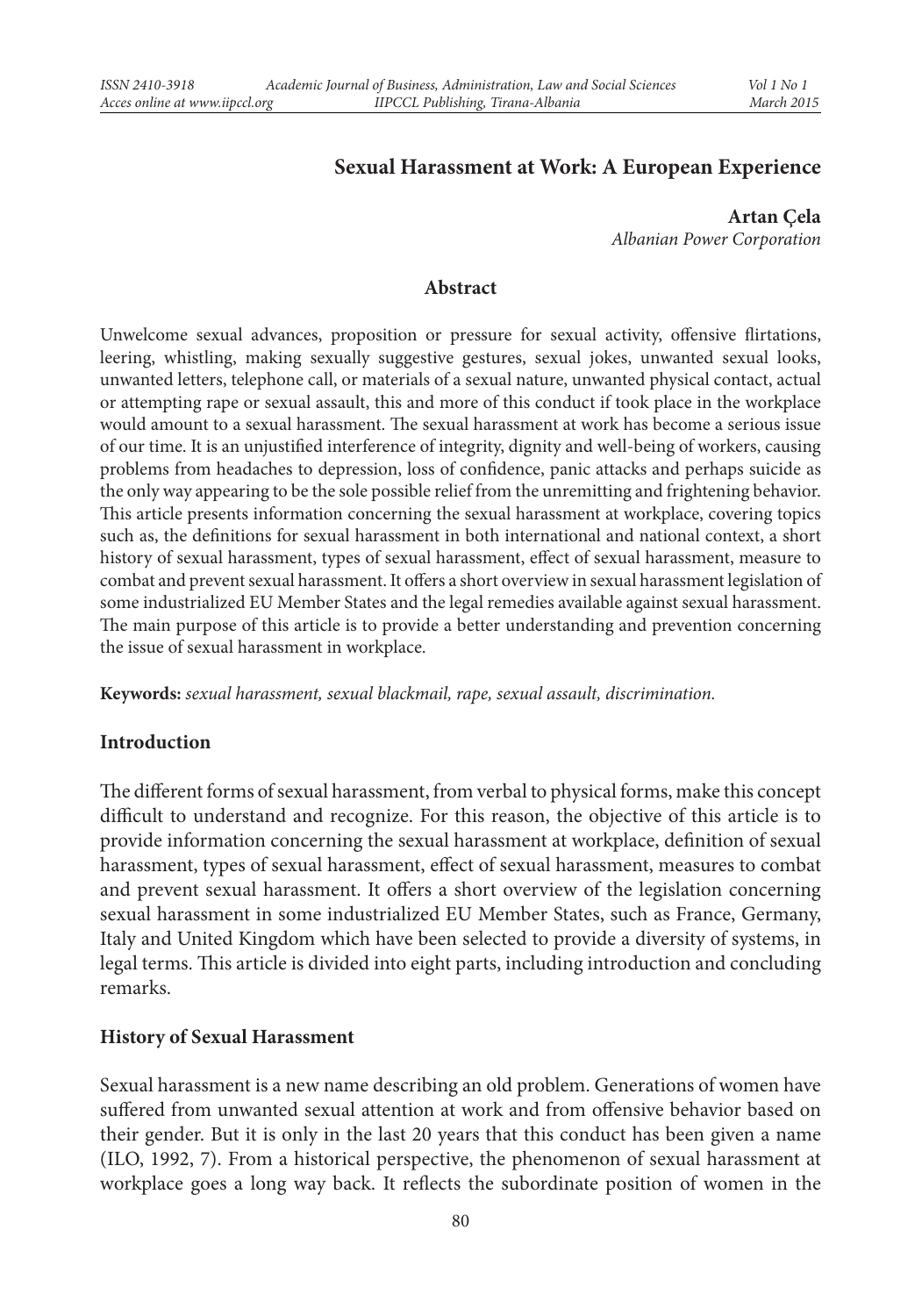hierarchy of work; they have often suffered harassment as the price of admission to working life (European Parliament, 1994, 5). According to Bularzik (1978), Sexual harassment was a problem faced by paid women workers in the United States form colonial days. Violence and sexual coercion did not originate with industrialization. However, the dynamic of these issues was different in a paid labor force in comparison to a pre-industrial economy. The family setting of work in colonial days makes the incidents of sexual violence part of the history of violence in family. In a capitalist industrial society, sexual harassment often became an interaction between strangers, not relatives or neighbors, which changed the psychological framework of the sexual violence.

Court records reveal many instances of servants being seduced by their employers. The male public opinion didn't distinguish between women workers, prostitutes and the criminal classes in the industrializing stages of the economy. This was due to a complex of factors such as the necessity for women from poor families to be in the labor force, the unusualness of women working outside the family, the analogy between the prostitute and the paid women worker, both in some sense "escaping" from male control, and both "unprotected" and thus fair game for male lust. More thoughtful observes saw that low wages and poor working conditions in factories might have been the temptation for the better-paying job as a prostitute (or a logical choice from an economic point of view). This indicated an identification of the single working woman with the prostitute, and a refusal from some men to distinguish the woman willing to sell her labor with the woman willing to sell herself.

Another dilemma in 19th century, for working women was the conflict between labor force participation and the pressure to stay in the home. The way in which industry was organized required a source of cheap labor; in many cases this was furnished by women workers. But traditional masculine control in the family was threatened by waged women; thus the social pressure for women to stay in the home intensified along with early industrialization. The economic pressure to work, on the other hand, was stronger for working-class women, and from this group, for single, divorced, widowed women. Women were conflicted about being in the labor force however, for working-class women, this conflict was not simply competing "attitudes" about their place, but in many situations a "choice" between starvation if unemployed and attempted rape on the job.

Again, if sexual harassment was completely effective at driving women out of the workforce, it would have worked against the interests of management and capitalist societies as a whole.

In the late 19 and early 20<sup>th</sup> century, the increasing participation of women in the labor force went along with a pattern of segregation into low-paying jobs. If, as previously argued, women's occupational mobility was checked by sexual harassment, one would expect to find many instances of sexual harassment in this period. The most common description of the harassment victim at that time was – young, single, immigrant, uneducated, and unskilled. This is of course also the description of the typical woman worker. Furthermore, harassment victims could be found in a wide range of occupations. Not only waitresses and domestic servants, but also elevated railway cashiers, union organizers, garment workers, white-goods workers, home workers, doctors, dressmakers, shop girls, laundry workers, models, office workers, cotton mill workers, cannery workers, broom factory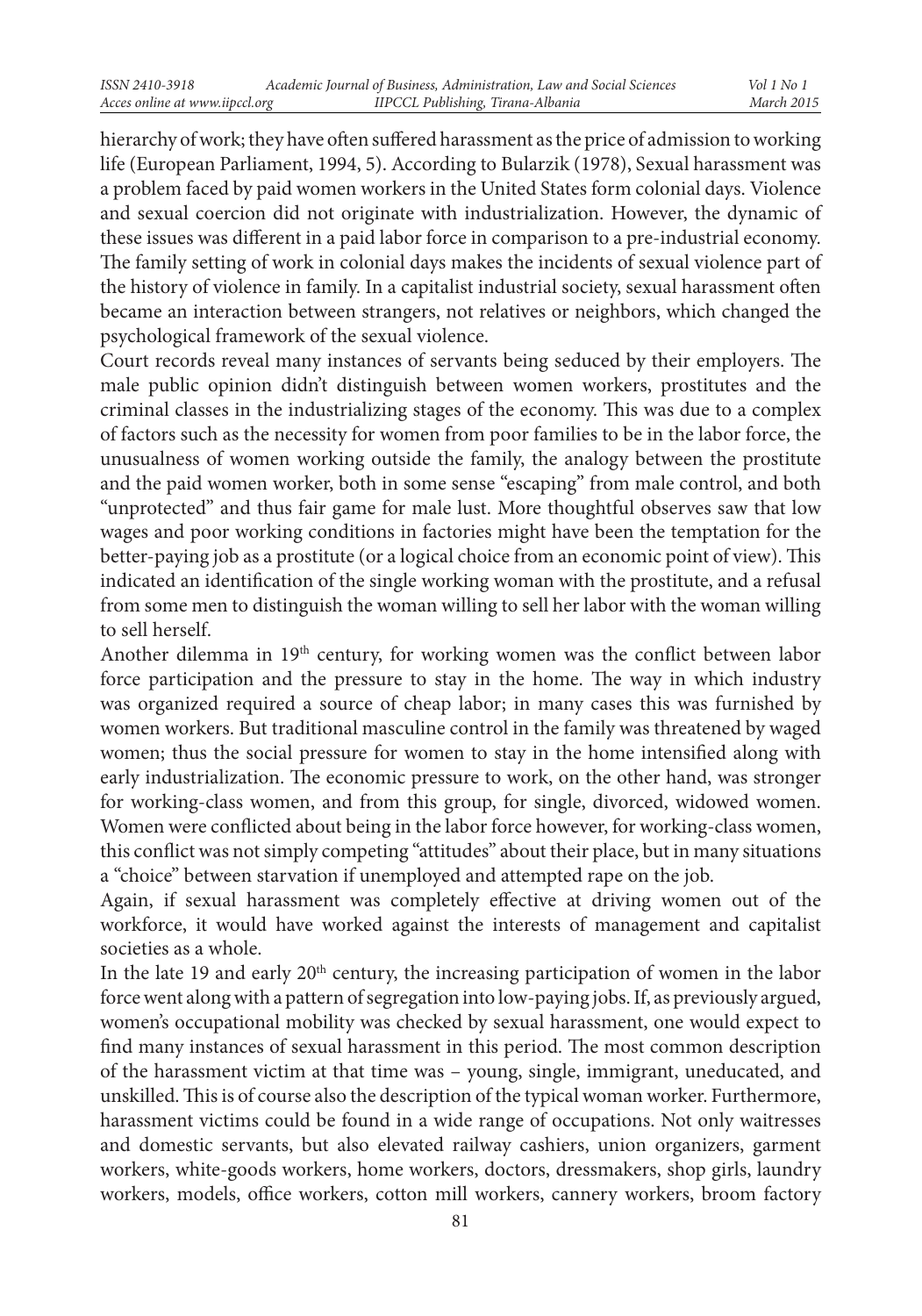workers, assistant foremen, stenographers and typists, soap factory workers, hop-pickers, shoeshine girls, barmaids, legal secretaries, actresses, sale demonstrators, art students would be harassment victims at employment interviews. The severity of abuse ranged from verbal suggestions, threats and insults, to staring, touching, attempted rape and rape. Women were propositioned; promised money, jobs and automobiles; and then threatened with loss of jobs and blacklisting.

In this period, the reactions of women subject of sexual harassment at workplace can be divided into individual and group responses. There are several components of this problem. Women may have seen sexual harassment as a social problem, or primarily as an individual problem (i.e., one's personal bad luck to have a lecherous boss). Seeing it as a social problem led to group responses in unions, settlement house organizations etc. Another possible response was legal action. The reunion of the group response with the attempt to achieve legal protection had as one motivating factor, the protection of women from sexual harassment. The initial move for protective legislation came before the Civil War. However, these laws were overturned, and a second wave of agitation for protective legislation for women began in the 1870s (Bularzik, 1978, 28-31).

## **Definitions for Sexual Harassment**

According to Article 2 of the Directive 2002/73/EC, Sexual Harassment is defined as:

where any form of unwanted verbal, non-verbal or physical conduct of a sexual nature *occurs, with the purpose or effect of violating the dignity of a person, in particular when creating an intimidating, hostile, degrading, humiliating or offensive environment.* 

Referring to European Commission's Council Resolution on the protection of the dignity of men and women at work, 1990: 'Sexual harassment means unwanted conduct of a sexual nature, or other conduct based on sex, affecting the dignity of women and men at work. This can include unwelcome physical, verbal or non-verbal conduct' (Hespels, Kasim, Thomas & Mc Cann, 2001, 19).

According to Milczarek (2010), ILO defines sexual harassment as:

*'although a single incident can suffice, sexual harassment often consists of repeated unwelcome, unreciprocated and imposed action which may have a very severe effect on the person. Sexual harassment may include touching, remarks, looks, attitudes, jokes or the use of sexually-oriented language, allusions to a person's private life, reference to sexual orientation, innuendos with a sexual connotation, remarks about dress or figure, or the persistent leering at a person or a part of her/his body*'

Di Martino defines sexual harassment as 'unwanted conduct that is perceived by the targets as placing condition of a sexual nature or their employment, or that might, on reasonable grounds, be perceived by the targets as an offence, a humiliation or a threat to their well-being'.

The forms of sexual harassment can be physical (e.g. deliberate and unsolicited physical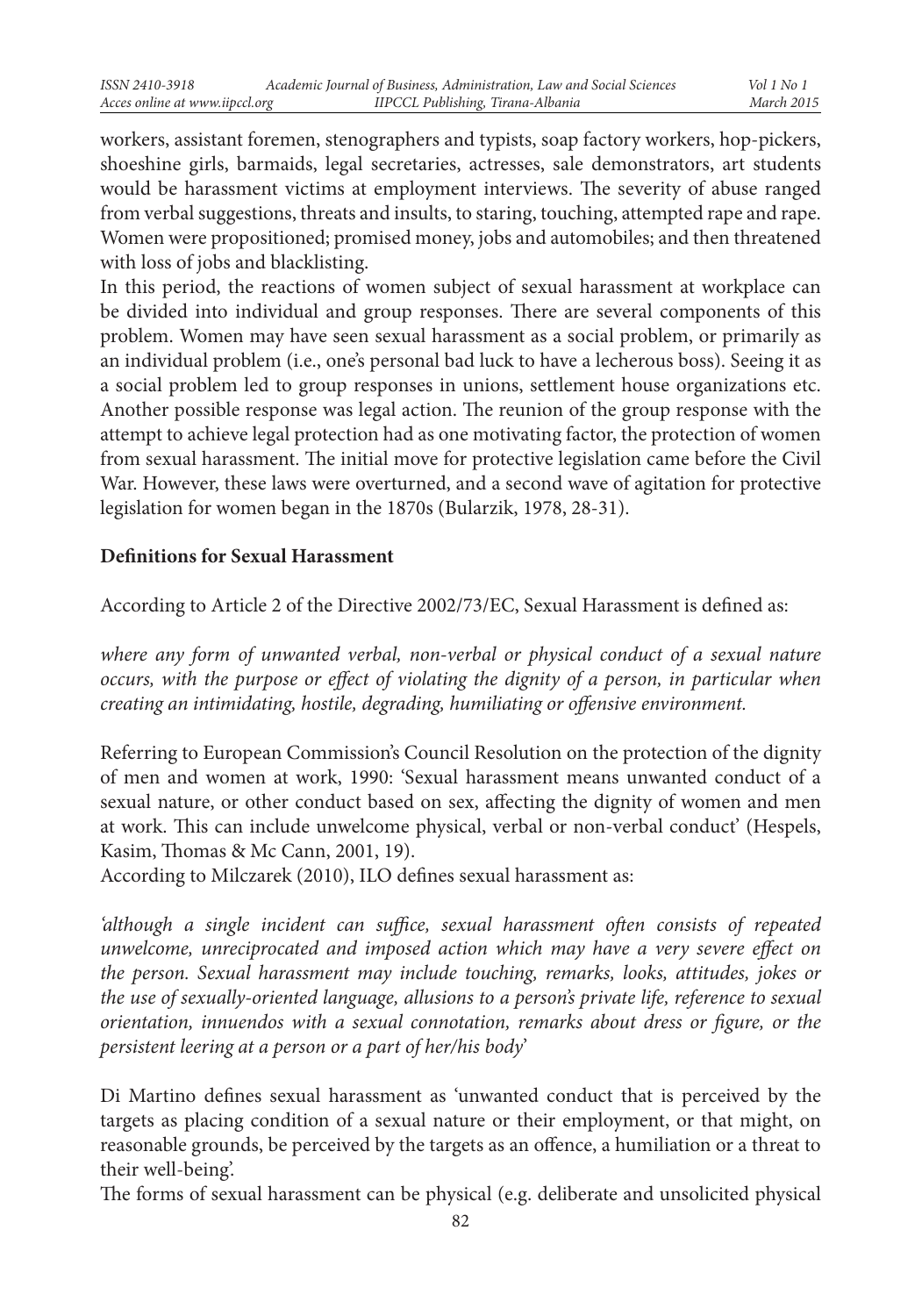contact), verbal (e.g. repeated sexually-oriented comments), gesture (e.g. repeated sexually-oriented gestures about a person's body), written, coercive behavior (e.g. threatening of dismissal if sexual favors are not granted) or a hostile environment (e.g. display of pornographic material) (Milczarek, 2010, 23-24).

### **Types of Sexual Harassment**

Sexual harassment can take different forms, but we can categorize them in four types. *Verbal forms*

Verbal conduct of a sexual nature may include unwelcome sexual advances, propositions or pressure for sexual activity; continued suggestions for social activity outside the workplace after it has been made clear that such suggestion is unwelcome; offensive flirtations; suggestive remarks; innuendoes or lewd comments. Such behavior defines women's role as sexual object rather than a work colleague. Within the verbal forms of harassment, 'sexual jokes' are the ones most frequently experienced. The 6 studies in Denmark, Germany, Luxembourg, the Netherlands, Sweden, and the United Kingdom show a similar tendency in the incidence rates of this conduct of around 60% (between 56%-81%). Only the Finnish national study has a lower rate of 27%, but in this study too, 'sexual jokes' are the most frequently experienced type of sexual harassment. The branch and occupation studies present the same tendency. Another frequently reported type of sexual harassment is 'remarks about figure and sexual behavior'.

#### *Nonverbal forms*

Non-verbal conduct of a sexual nature refers to the display of pornographic or sexuallysuggestive pictures, objects or written materials; leering, whistling, or making sexuallysuggestive gestures. These behaviors may make women feel uncomfortable or threatened and undermine the position of a woman who seeks to deal with her fellow employees with professional dignity.

Within the nonverbal forms of harassment 'staring and whistling' is the most frequently reported form of harassment. The incidence rate for staring and whistling in the German, Austrian, Luxembourg, Swedish, and UK research studies is between 50-85%, in contrast to the Finnish studies which have lower incidence rates of 13%. A majority of the branch studies show an incidence rate of between 50-90%.

#### *Physical forms*

Physical conduct of a sexual nature is commonly regarded as meaning unwanted physical contact ranging from unnecessary touching, patting or pinching or brushing against another employee's body to assault and coercing sexual intercourse. Much of this conduct if it took place in the street between strangers would amount to a criminal offence (ILO, 1992, 11-12).

Within the physical forms of harassment, the most commonly experienced form of sexual harassment is 'unsolicited physical contact, touching', although the incidence rates differ. A majority of the research studies found a high percentage of physical forms of sexual harassment between 60% and 90%. Only the UK study and in particular the Finnish one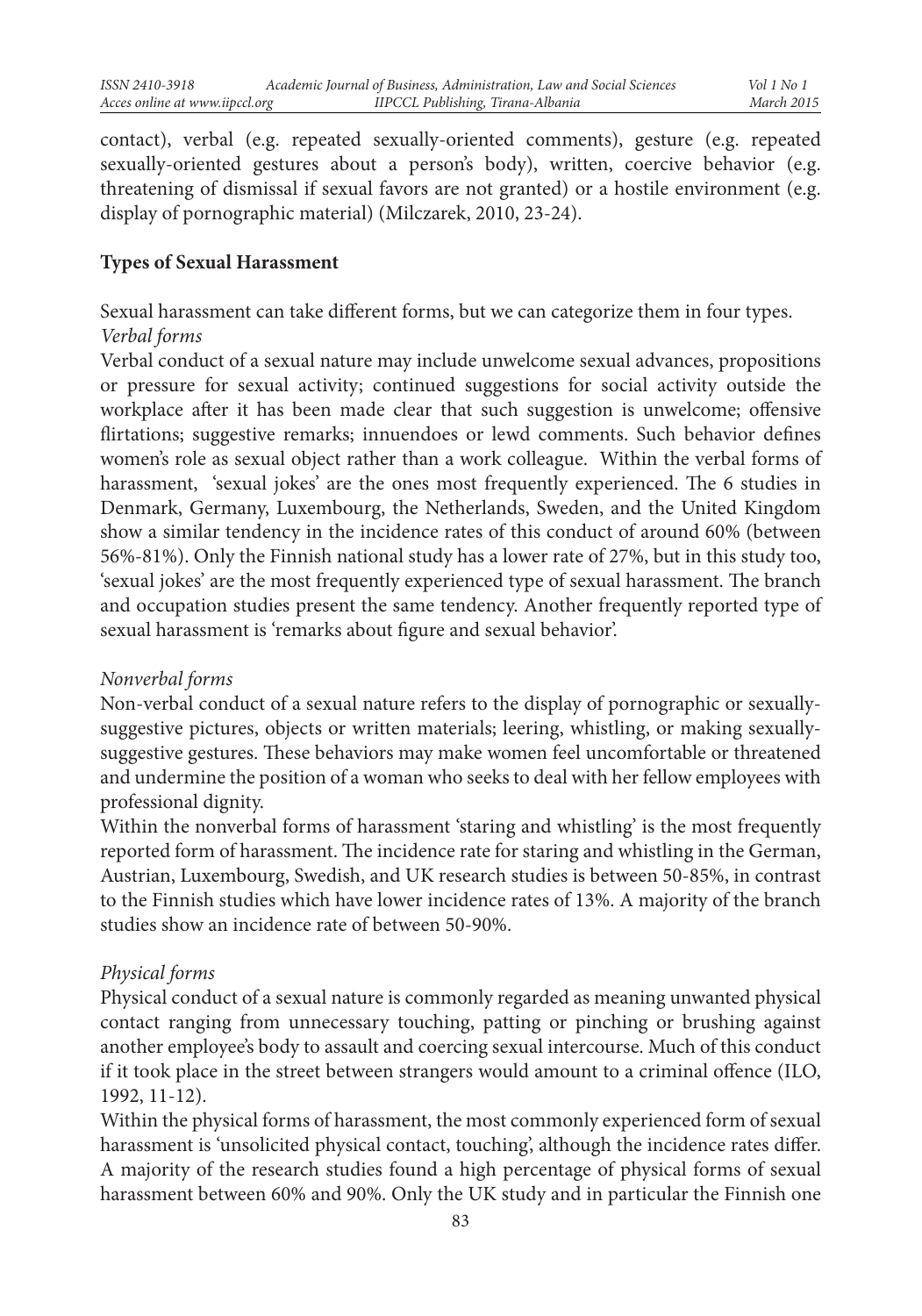had relatively low percentages of 20% and 7% respectively.

### *Quid pro quo*

Further, a fourth category 'Quid pro quo harassment' was distinguished. Quid pro quo (meaning 'this for that') harassment refers to a demand by a person in authority, such as a supervisor, for sexual favors in order to obtain or maintain certain job benefits, a wage increase, a promotion, training opportunity, a transfer, or a job. It forces an employee to choose between giving in to sexual demands or losing job benefits. Because quid pro quo harassment can only be committed by someone with the power to give or take away an employment benefit, this form of sexual harassment constitutes an abuse of authority by the employer or by the employer's agent to whom authority over terms and conditions is delegated. This type of sexual harassment is also referred to as 'sexual blackmail'. Sexual blackmail is widely regarded as particularly reprehensible, since it represents a breach of trust and an abuse of power. Legally, the establishment of economic loss does not have to be shown – it must however bear some effect on the job or be intended to do so. It may also be the abuse of a position that makes the conduct actionable as this form is usually restricted to the conduct of a superior over a worker (Hespels, Kasim, Thomas & Mc Cann, 2001, 21-22).

Three national studies inquired about quid pro quo harassment: threats of disadvantage if sexual involvement was refused were experienced by 3% to 10% of the female employees, and promises or advantages as a result of sexual involvement were reported by 7% to 16% of the female respondents. In 3 studies quid pro quo harassment was also reported: the rates ranged between 1% and 11% (European Commission, 1998, 20).

## **Effect of Sexual Harassment**

Sexual harassment is one of the most offensive and demeaning experience an employee can suffer (ILO, 1992, 9). According to Herbert (1999), harassment in the workplace affects not only recipients, but at the same time the harassers and the institution as a whole.

## *Recipients*

Women and men who are harassed at work are unable to concentrate properly. Their health suffers and they may experience a range of physical problems, such as headaches, backaches, stomach and neck pains, high blood pressure, nausea and vomiting. They may also suffer a range of psychological problems, such as depression, loss of confidence, panic attacks, hysteria, paranoia, uncontrollable weeping or fits of anger. Many stressrelated illnesses have other associated conditions. Some people turn to alcohol, cigarettes, tranquillizers, sleeping pills or anti-depressants. Their family life suffers as their emotional energy is drained by their daily efforts to cope at work. Husbands, wives or partners often do not know why their spouse has developed a low tolerance level or a short temper, or has become depressed, anxious or miserable. They just know that, over a series of weeks and months, this person has changed. Sexual harassment can result in the break-up of some relationships. Continued sexual harassment can have serious effects on a person's ability to do complex and dangerous jobs. Harassment may affect the concentration of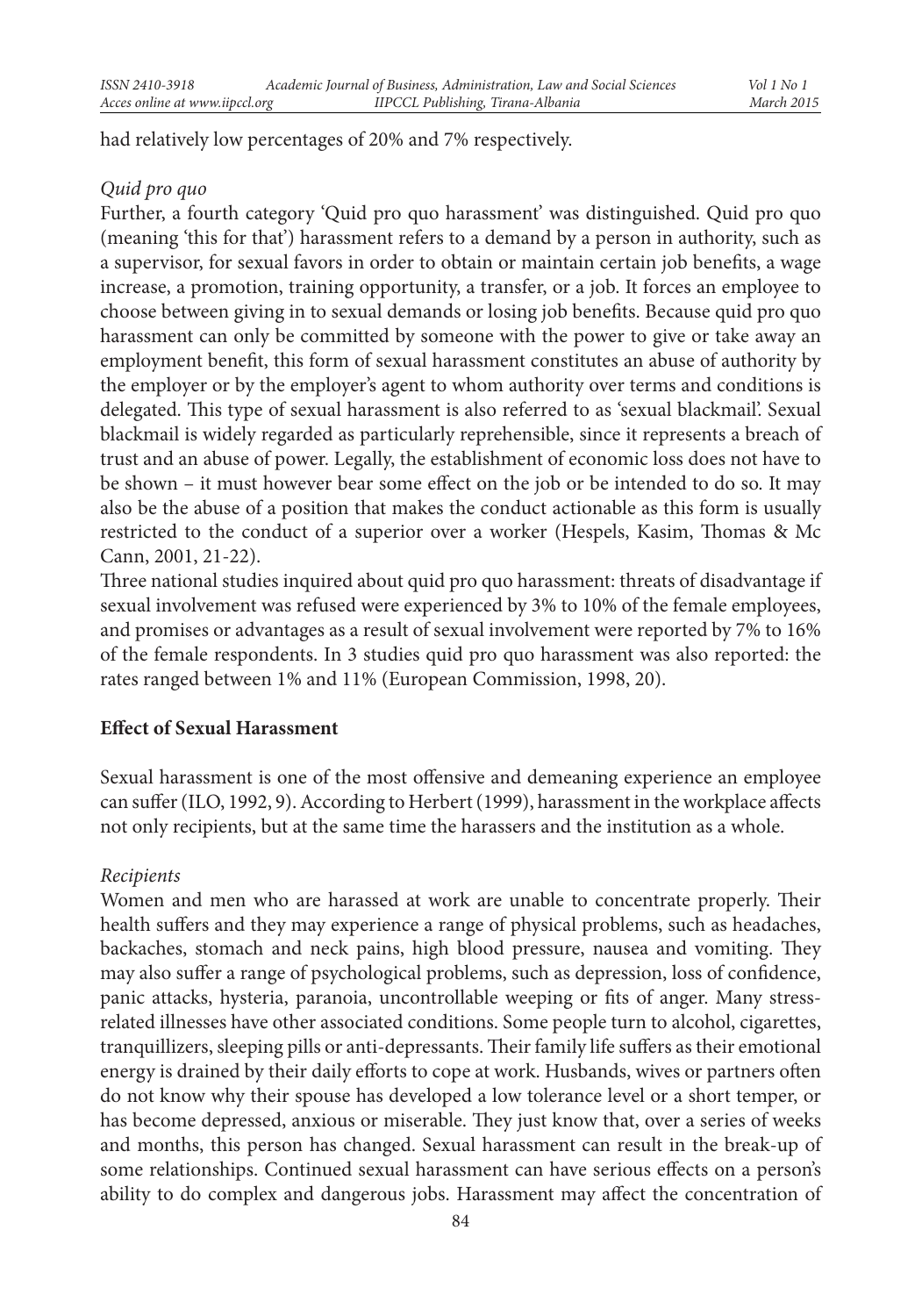workers who operate complicated machinery and result in accident which could injure, maim or kill. Costly litigation can arise from workplace accidents involving cases of sexual harassment. Continuous harassment can lead to a general deterioration in employees' job performance, leading to complaints, close and intrusive monitoring, warning (both informal and formal) and threat of a disciplinary hearing or eventual dismissal. Recipients of harassment might decide long before this stage that their health and welfare are more important than the stress they are suffering, and resign. A person who has suffered from harassment and associated problems may not find it easy to pick up the pieces and move on. If the harassment has resulted in dismissal or resignation, it may be difficult to find another job. Loss of confidence, low self-esteem and a sense of blame for this condition may lead to depression or feelings of despair. A person being harassed may decide that suicide is the only way out, with death appearing to be the sole possible relief from the unremitting and frightening behavior. Typically, women who have been sexually harassed and have left their job as a result, tend to apply for a post with lower salary, status and career prospects than the one they have just left. Young women at the beginning of their career in law or medicine or another profession in which men still hold much power may decide to leave the type of work altogether and find something more traditional. This has obvious livelihood consequences in terms of career advancements, status, salary and life style. Unfortunately, some women believe that it is the employment context which brought on the harassment, rather than an individual male.

#### *The harasser*

A harasser whose behavior is condoned or supported by work mates will influence the general atmosphere at work. Onlookers who are not harassers themselves may be unable or unwilling to help a colleague. They might feel remorse or discomfort at the effect it is having on the victim, but feel powerless to do anything about it. The sexual harasser may serve as a rule model for younger markers, setting the tone and the ethos in the workplace, and encouraging other to be disrespectful to their colleagues and subordinates. Harassers who have been behaving in this way for years may be resistant to change, but the workplace is changing and tolerance for harassment in on the decline. A company with a policy on sexual harassment would have few difficulties in getting rid of a perpetrator once the behavior was exposed. A person with 'sexual harassment" written on a reference would face great difficulties in finding a new job. So the potential consequences for the harasser have become quite serious.

## *The institution*

Sexual harassment has a ripple effect in companies of all kinds. It stifles enthusiasm and engenders disappointment, disillusionment, dwindling loyalty, and even general apathy, which results in low productivity. Employees may feel that by not protecting them, not stopping the behavior, not caring about them or the particular victim, who is being targeted, the management is letting them down. This will bring more widespread discontent and loss as employees spend time complaining about the bosses and managers and discussing who is doing what to whom. Eventually people will leave, due to their dissatisfaction with the working environment. Staff turnover entails advertising costs,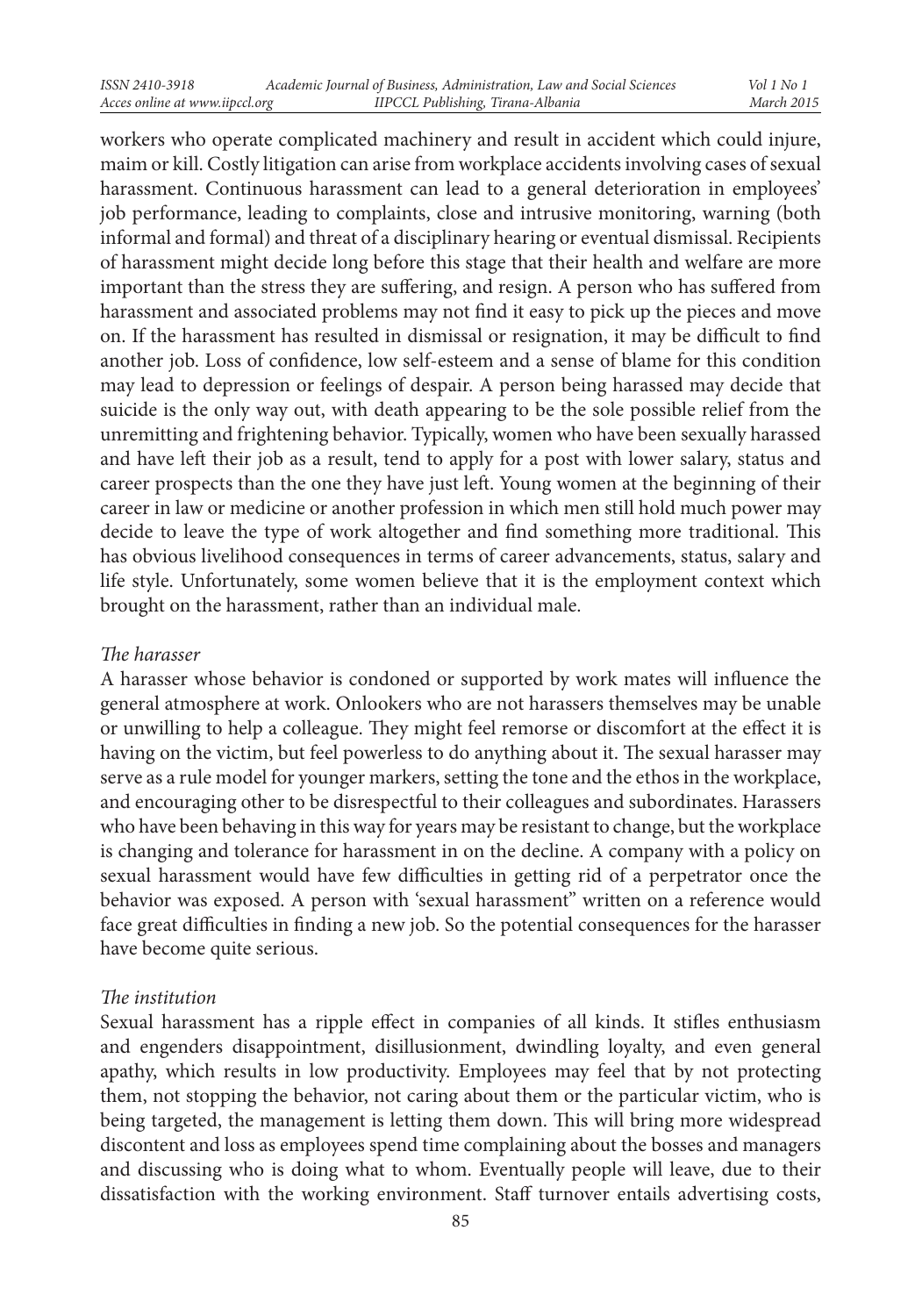recruitment expenditure, time and money lost while a new employee gets used to the job, expenses for induction and training, and other related costs. This investment will be to no avail if the perpetrator continues to harass colleagues who also decide to leave. Over time, as more and more staff leave and new members are recruited, rumor and gossip about the organization will spread. Badly treated staffs are not a good advertisement for an organization, and when they hand in their notice they take goodwill, previous customers, clients and business with them. The firm's reputation may suffer adversely, affecting business prospects and profits (Herbert, 1999, 25-27).

#### **Measures to Prevent and Combat Sexual Harassment**

Prevention is the most effective way for employers to address sexual harassment in the workplace (ILO, 2011, 11). Preventive measures include voluntary action and legal action.

#### *Voluntary Action*

The main aim to most victims of sexual harassment is not to sue their employer for damages but that the offensive behavior should stop, that it should not recur and that they should be protected against retaliation for having brought a complaint. Therefore, the most effective way to deal with sexual harassment is to develop and implement a preventive policy at enterprise level. A sexual harassment policy should include four main components: a policy statement, a complaints procedure, disciplinary rules, and a training and communication strategy.

If there is no policy statement which expressly proscribes sexual harassment, employees who have been harassed are likely to feel that they have no effective means of recourse. A policy statement should be issued by senior management prohibiting sexual harassment and stating that if will not be permitted or condoned in the workplace. The policy statement should make clear that managers and supervisors have a positive duty to implement the policy.

A complaints procedure in respect of sexual harassment is necessary, but experience suggests that the normal grievance procedure may not be suitable for this particularly sensitive issue. This is because grievance procedures usually require a complaint to be submitted in the first instance to the first line supervisor (or the shop steward or employee representative). Therefore, a procedure should provide for complaints of sexual harassment to be brought either through normal channels or to specially designate members of management. Those designated individuals should receive special training and instruction. Because the overwhelming majority of victims of sexual harassment are women, it is a matter of common sense to ensure that a woman is available to receive complaints.

A fundamental aim of a sexual harassment policy is to stop the offensive conduct from recurring, with minimum disruption to workplace relations. As noted above, sexual harassment often arises through misunderstanding between men and women. Although formal procedures are necessary, the victim of sexual harassment should be encouraged in first instance to make it clear to the perpetrator that the particular behavior is unwelcome. It is generally agreed that a victim of sexual harassment should be able to receive advice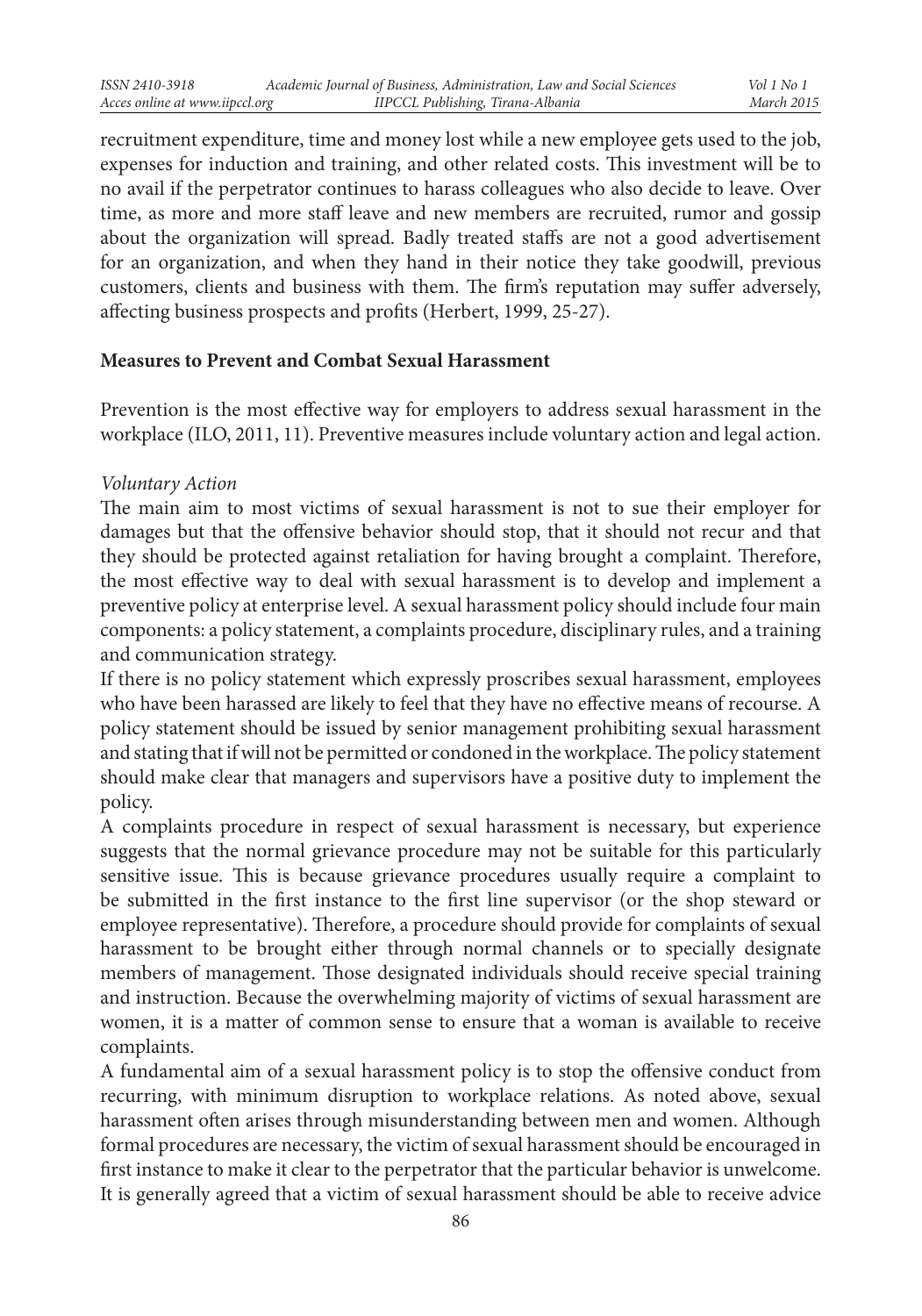and counseling on how to deal with it. This support role can be provided by trade unions, women's groups or advice centers. However, it can also be provided directly by employers. The European Commission Code of Practice on measures to combat sexual harassment recommends that "employers designate someone to provide advice and assistance to employees subjected to sexual harassment, where possible, with responsibilities to assist in the resolution of any problems, whether through informal or formal means".

If a policy to prevent sexual harassment is to be effective, it is essential that offenders be disciplined. Employers should make clear in their disciplinary rules that sexual harassment will be regarded as a disciplinary offence. The rule should set out the penalties to which the harasser will be liable if the offence is committed, and the penalties which harassers will face should be well publicized. Once sexual harassment is proven, it should not be regarded as a trivial offence or merely as a matter or "poor judgment" by the perpetrator. Finally, all employees should be notified of the enterprise's sexual harassment policy when it is adopted, and it should be included in employee handbooks and newsletters. In addition, the chances of minimizing the risk of sexual harassment will be greatly aided, if managers, supervisors and employees are provided with appropriate training both as to the enterprise's policies and procedures and as to what constitutes impermissible behavior at work.

#### *Legal Action*

Given the empirical evidence demonstrating how widespread sexual harassment is and how damaging it can be for its victims, it might be thought that the best approach would be simply to provide a legal remedy in respect of unwanted sexual attention or sexbased conduct such as described above. Instead, legal remedies are usually linked to the seriousness of the harassment and/or its consequences. There are a wide range of potential remedies for sexual harassment under civil and criminal law. Whatever their potential value in specific actual circumstances, most have serious defect as a primary legal remedy for sexual harassment at work. Penal sanctions have a number of disadvantages. The remedy is usually dependent upon enforcement by a government official, such as a labor inspector or prosecutor; a stricter standard of proof and stricter rules of evidence, which may apply in civil proceedings; employers are unlikely to be vicariously liable and the sanction will normally consist of a fine against the perpetrator rather than damages for the victim. In most industrialized countries, sexual harassment may also constitute grounds for the employee terminating the employment contract and claiming damages from the employer. The deficiency in this as a primary remedy is that it forces the victim of sexual harassment to give up her job in order to secure justice (ILO, 1992, 12-19). Twenty one EU countries stated that they had legal remedies in cases of sexual harassment. Estonia, Greece and Latvia stated that legal remedies did not exist and Slovenia did not provide a response. In France, the victim can summons the perpetrator of the sexual harassment directly to appear before the Tribunal Correctional. She may bring the case before the industrial tribunal to obtain reinstatement or nullity of the measure taken following a refusal of sexual harassment. The French trade union, Force-Ouvriere, indicate that under the Labor Code the harasser may face one year's imprisonment and a fine of 3,750 Euros (article L.12-1-1) and under the Criminal Code one year's imprisonment and a fine of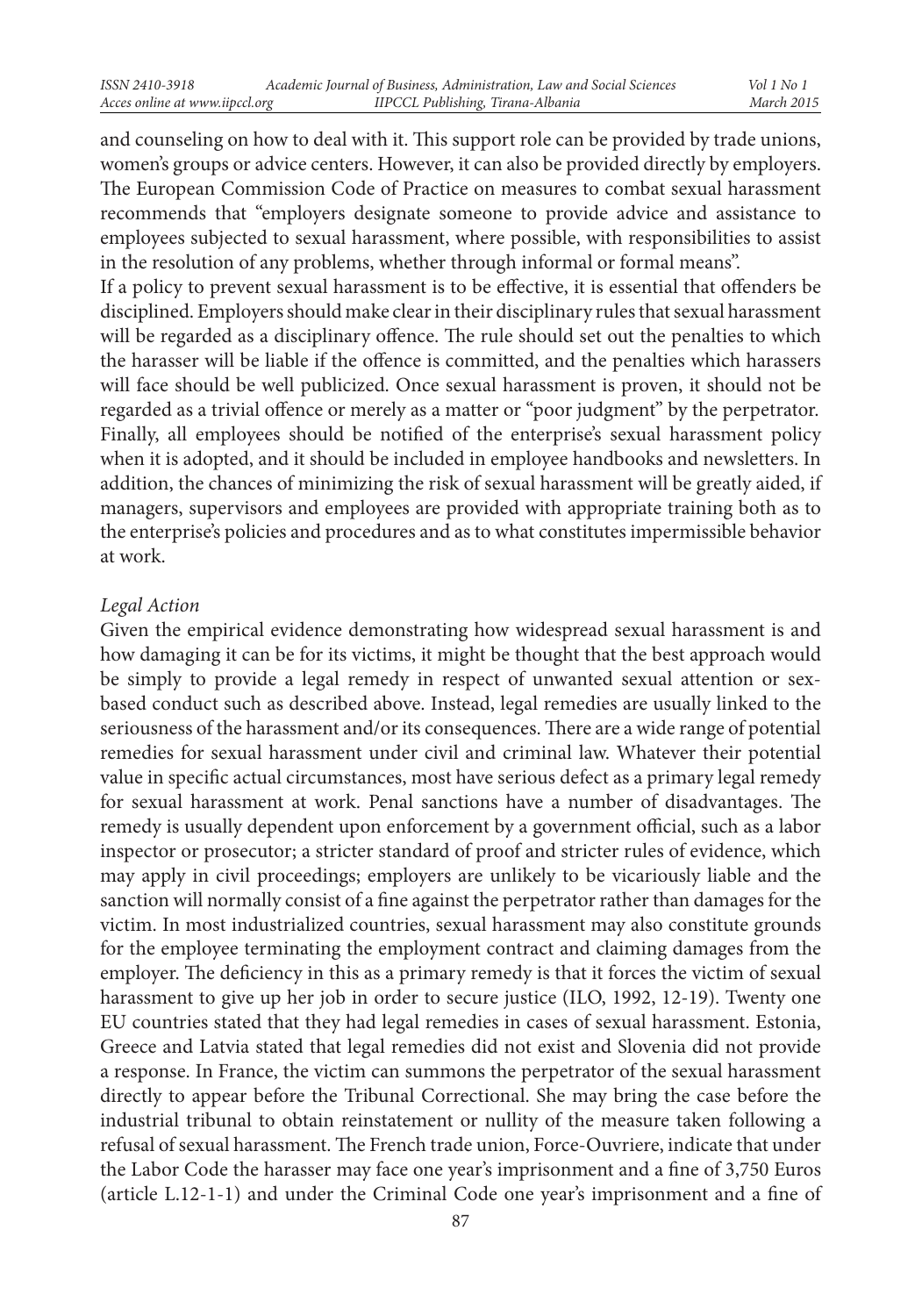15,000 Euros (article 222-33). In Germany, in the first instance, the Labor Courts may be called upon to implement claims in connection with the employment relationship between the employer/employee(s). This is also true for claims for determination, restraint and damages in connection with sexual harassment in the workplace. With civil servants this task is handled by the administrative and/or disciplinary jurisdiction. Depending on the individual case, a criminal prosecution may also be considered. In Italy, although neither the Penal, nor the Civil Code explicitly mention sexual harassment, anyone who suffers harassment may complain to the competent judicial authority, (including through the competent equality counselor) of a breach of the Penal Code regarding violent indecent behavior, obscenity, offences against public decency or coercion. In United Kingdom where an employment tribunal finds that a complaint presented to it under the Sex Discrimination Act is well founded, it may make such provisions of the following as it considers just and equitable:

a. A Declaratory Order (an order declaring the rights of the parties in relation to the act(s) complained of).

b. Compensation (an order requiring the respondent to pay compensation to the complainant).

c. A Recommendation (a recommendation that the respondent take action for the purpose of obviating or reducing the adverse effect on the complainant of any act of discrimination complained of) (Department of Justice, 2004, 73-76).

# **Legal Approaches to Sexual Harassment in EU Country**

The legislative framework covering sexual harassment is rapidly changing. Equal opportunity, labor and employment, and criminal laws may all be applied separately or in combination to deal with this behavior (Chappell, 2006, 159).

In France, the Law on the Reform of the general provisions of the Penal Code (1992) explicitly deals with sexual harassment, as acts instilling fear, conferring threats, imposing constraints or exercising undue pressure with the aim of asserting undue pressure. Law on Social Modernization (2002) and Law on sexually-oriented abuse of power within working relationships (1992) are both described as explicitly dealing with sexual Harassment/Harassment based on Sex; however the definitions contained in these laws are not provided. Information provided in relation to French Case Law indicates that very high standards are set as regards to the definition of acts of sexual harassment and that the compensation awarded to the victim by the courts is regarded by the respondents as insufficient.

In Germany, the Law to protect employees from sexual harassment in the workplace (Employee Protection Act, 1994; explicitly deals with sexual harassment in the workplace and defines it as consisting of "any intentional sexually-oriented behavior that violates the dignity of employees in the workplace". This includes:

- Sexual acts and types of behavior that are penalized under criminal codes, as well as

- other sexual acts and demands for such acts, sexually-oriented touches, remarks of a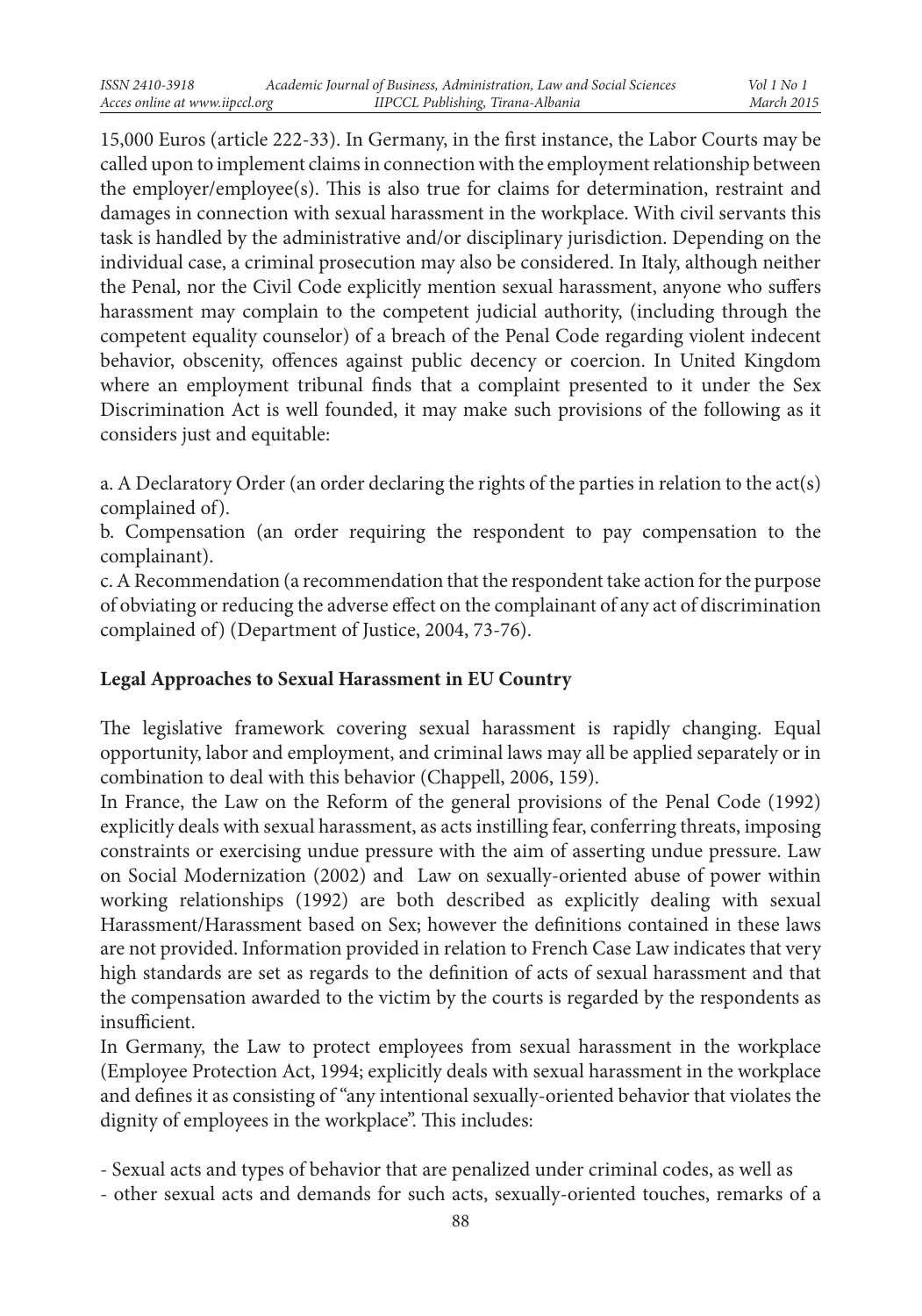sexual nature, as well as showing and visibly displaying pornographic images that are clearly rejected by the party concerned.

Some forms of sexual harassment can be prosecuted under the Penal Code for example as (sexual) intimidation or insult, but there is no specific regulation. Under certain conditions sexual harassment may be deemed as discrimination because of sex under section 611 of Civil Law. The Federal Civil Servants Act prohibits sexual harassment implicitly as disloyal conduct that can be prosecuted as infraction of discipline. According to German Case Law the relative rarity of proceedings and problems include the burden of proof. In addition, the courts have had problems with the application of the legal definition of harassment. Case Law mostly refers to actions of the harasser for protection against unwanted dismissal or other sanctions taken by the employer.

In Italy, Act no. 903 of 9/1277 does not explicitly regulate Sexual Harassment/Harassment based on Sex. It does, however, provide that, "Any deed, pact or behavior which gives rise to a prejudicial effect, including discrimination indirectly against female or male workers because of their gender constitutes discrimination. Any prejudicial treatment resulting from the adoption of criteria which disadvantages a worker in a proportionally greater manner and regard requirements which are not essential for carrying out the working activity constitute indirect discrimination". The Italian Presidency of Council of Ministers indicated that this provision has been interpreted to cover sexual harassment. Other relevant legislation includes Act No.12 (1992) and Legislative Decree 196, 2000 both of which implicitly regulate sexual harassment. The manner in which this occurs is not described. In Italy, in general the employer is under an obligation to protect the moral sphere of the worker in the company and to ensure that the exercise of hierarchical power is informed by principles of correctness. The Italian respondents highlight the absence of specific regulations as being problematic but report judicial decisions to the effect that (Civil Court of Cassation, Labor Section, 19 December 1998 no.12717) on the spot dismissal is legitimate for Sexual Harassers; as well as a number of cases on remedies for Sexual Harassment (Court of Pisa, labor section, 10 April 2002. 80,000/00 euro); (Court of Forli, labor section 15, March 2001, 33,053.24 euro);. (Court of Pinerolo, labor section, 6 February 2003, n.30, 30,340.00 euro); (Court of Pisa, 3 October 2001, 15,493.71 euro). In United Kingdom, neither the Sex Discrimination Act (1975) nor the Employment Rights Act (1996) explicitly regulate sexual harassment, but many instances of sexual harassment will amount to sex discrimination for the purposes of the 1975 Act and the courts refer to the EC Codes or Practice on the Dignity of Women and Men at work (92/131/EC) or guidance on the definition of sexual harassment. The Protection from Harassment Act 1997 and, in Northern Ireland, the Protection from Harassment Order (1997) provide that:

*"A person must not pursue a course of conduct – (a) which amounts to harassment of another, and (b) which he knows or ought to know amounts to harassment of the other. For the purposes of this section, the person whose course of conduct is in question ought to know that the amount to harassment of another if a reasonable person in possession of the same information would think the course of conduct amounted to harassment of the other".*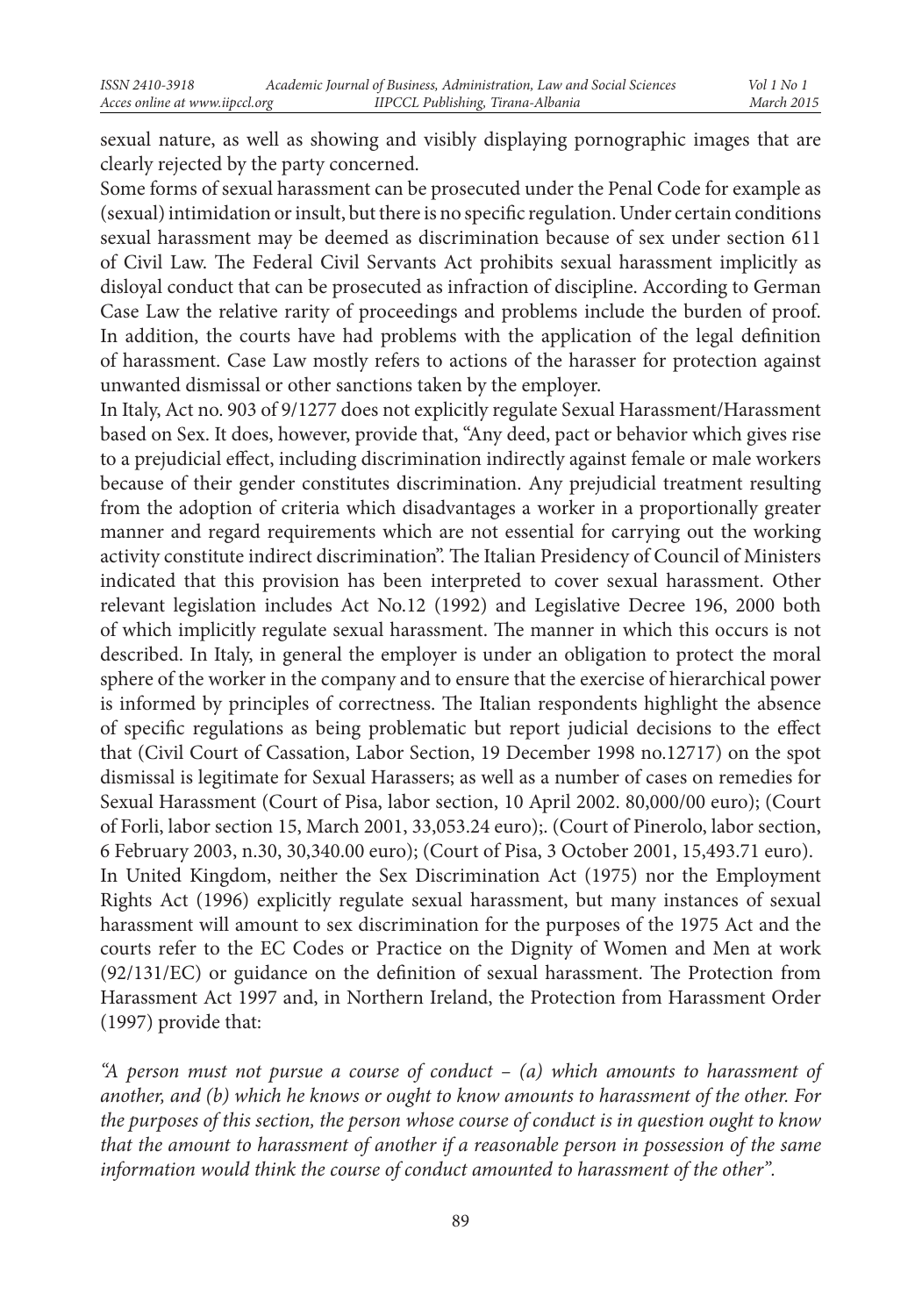Furthermore, the Health and Safety at Work Act 1974, and the Management of Health and Safety at Work Regulations 1999, impose obligations upon the employer to safeguard the health and safety of workers. Similar material provisions apply in Northern Ireland. Subject to sexual harassment would not be consistent with these obligations. The sex discrimination provisions of domestic law do not expressly render sexual harassment unlawful. This gap has been partially filled by expansive interpretation of the concept of direct discrimination in the UK and, in EU law terms, by a European Commission Recommendation (EEC/92/131) and associated Code of Practice (92/131/EEC) on the Dignity of Women and Men at Work. The EC Recommendation adopts the following definition of sexual harassment. Conduct of a sexual nature, or other conduct based on sex affecting the dignity of women and men at work (which) in unacceptable if:

a. such conduct is unwanted, unreasonable and offensive to the recipient;

b. is used as a basis for an employment decision; and/or

c. such conduct creates an intimidating hostile or humiliating working environment for the recipient.

The EC Code of Practice further defines sexual harassment as unwanted conduct of a sexual nature or other conduct based on sex affecting the dignity of women and men at work. This can include unwelcome physical, verbal or non-verbal conduct. The EAT endorsed this definition in Wadman vs Carpenter Farrer Partnership (1993, IRLR 374) and British Telecommunications plc vs Williams (1997 IRLR, 668). The UK courts have accepted that sexual harassment can amount to unlawful direct sex discrimination if the harasser treats a woman less favorably than he would have treated a man and does so on grounds of her sex (Porcelli vs Strathclyde Regional Council, 1986, ICR 564) They have accepted that a single act, if sufficiently serious, may amount to sexual harassment (Bracebridge Engineering Ltd vs Darby, 1990) and the coarse remarks of a sexual nature may amount to sexual harassment (Chief Constable of the Lincolnshire Police v Stubbs, 1999, IRLR 81; Reed and Bull Information Systems Ltd v Stedman, 1999, IRLR 299). In MacDonald vs Min of Defence (2003) the House of Lords ruled that employers may be liable for acts of harassment committed by an employee on a colleague, but will not ordinarily be liable to acts of harassment committed against their  $3<sup>rd</sup>$  parties (Department of Justice, 2004, 13-28).

## **Conclusions**

All, women and men, in any country, in any time, can be subjected to sexual harassment. Sexual harassment at the workplace is an unjustified interference of integrity, dignity and well-being of workers, causing problems such as headaches, backaches, stomach and neck pains, high blood pressure, nausea and vomiting, depression, loss of confidence, panic attacks, hysteria, paranoia, uncontrollable weeping or fits of anger. Continued sexual harassment can have serious effects on a person's ability to do complex and dangerous jobs. It can lead to a general deterioration in employees' job performance, leading to complaints haring or eventual dismissal or resignation. A person being harassed may